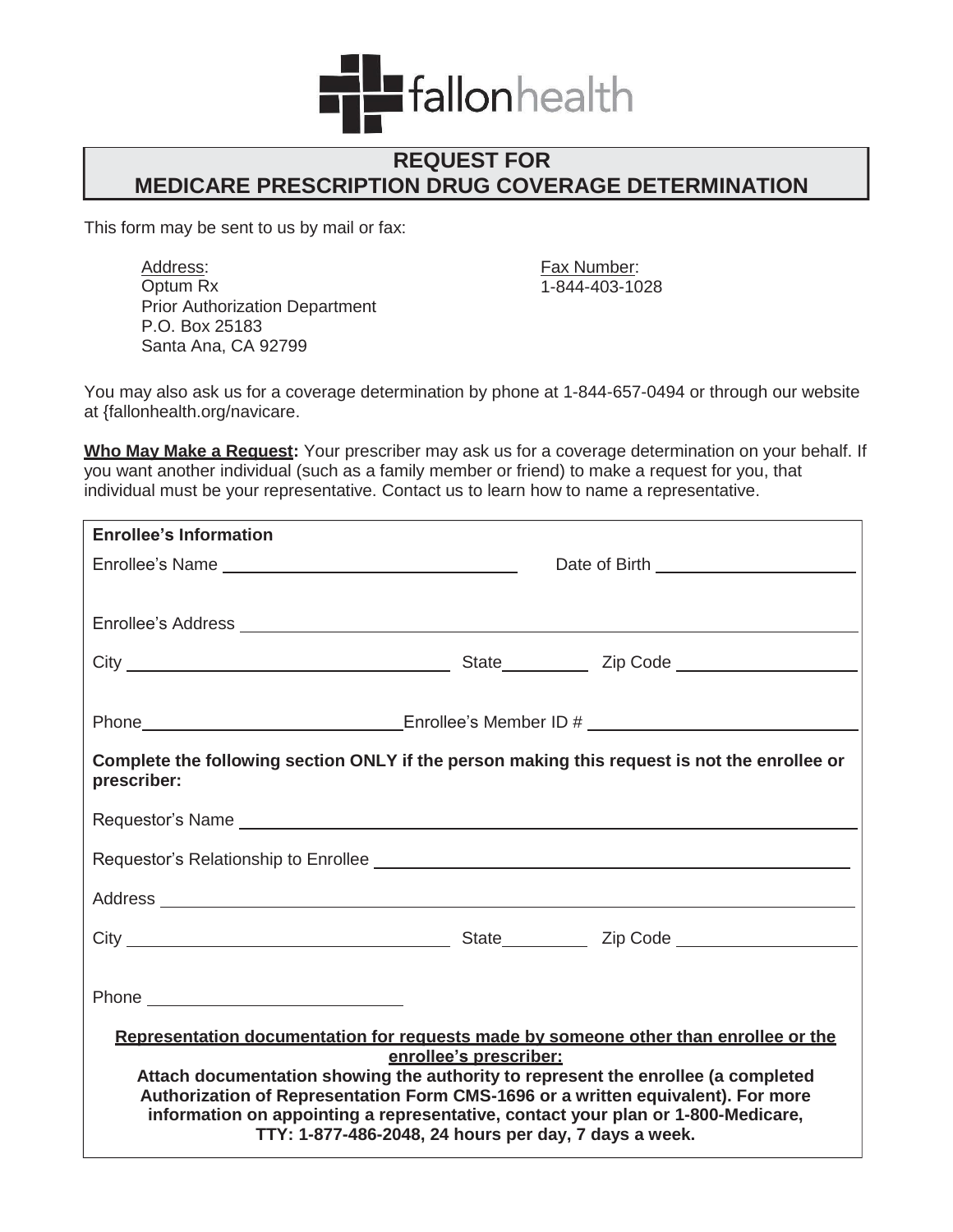**Name of prescription drug you are requesting** (if known, include strength and quantity requested per month):

## **Type of Coverage Determination Request**

|                                                                                                                                                                                                                                                                                                                                                                                                                             | I need a drug that is not on the plan's list of covered drugs (formulary exception).*                                                                                                                      |  |  |
|-----------------------------------------------------------------------------------------------------------------------------------------------------------------------------------------------------------------------------------------------------------------------------------------------------------------------------------------------------------------------------------------------------------------------------|------------------------------------------------------------------------------------------------------------------------------------------------------------------------------------------------------------|--|--|
|                                                                                                                                                                                                                                                                                                                                                                                                                             | I have been using a drug that was previously included on the plan's list of covered drugs, but is<br>being removed or was removed from this list during the plan year (formulary exception).*              |  |  |
|                                                                                                                                                                                                                                                                                                                                                                                                                             | I request prior authorization for the drug my prescriber has prescribed.*                                                                                                                                  |  |  |
|                                                                                                                                                                                                                                                                                                                                                                                                                             | I request an exception to the requirement that I try another drug before I get the drug my<br>prescriber prescribed (formulary exception).*                                                                |  |  |
|                                                                                                                                                                                                                                                                                                                                                                                                                             | I request an exception to the plan's limit on the number of pills (quantity limit) I can receive so<br>that I can get the number of pills my prescriber prescribed (formulary exception).*                 |  |  |
|                                                                                                                                                                                                                                                                                                                                                                                                                             | My drug plan charges a higher copayment for the drug my prescriber prescribed than it charges<br>for another drug that treats my condition, and I want to pay the lower copayment (tiering<br>exception).* |  |  |
|                                                                                                                                                                                                                                                                                                                                                                                                                             | I have been using a drug that was previously included on a lower copayment tier, but is being<br>moved to or was moved to a higher copayment tier (tiering exception).*                                    |  |  |
|                                                                                                                                                                                                                                                                                                                                                                                                                             | My drug plan charged me a higher copayment for a drug than it should have.                                                                                                                                 |  |  |
|                                                                                                                                                                                                                                                                                                                                                                                                                             | I want to be reimbursed for a covered prescription drug that I paid for out of pocket.                                                                                                                     |  |  |
| *NOTE: If you are asking for a formulary or tiering exception, your prescriber MUST provide a<br>statement supporting your request. Requests that are subject to prior authorization (or any<br>other utilization management requirement), may require supporting information. Your<br>prescriber may use the attached "Supporting Information for an Exception Request or Prior<br>Authorization" to support your request. |                                                                                                                                                                                                            |  |  |
|                                                                                                                                                                                                                                                                                                                                                                                                                             | Additional information we should consider (attach any supporting documents):                                                                                                                               |  |  |
|                                                                                                                                                                                                                                                                                                                                                                                                                             |                                                                                                                                                                                                            |  |  |
|                                                                                                                                                                                                                                                                                                                                                                                                                             |                                                                                                                                                                                                            |  |  |
|                                                                                                                                                                                                                                                                                                                                                                                                                             |                                                                                                                                                                                                            |  |  |
|                                                                                                                                                                                                                                                                                                                                                                                                                             |                                                                                                                                                                                                            |  |  |

## **Important Note: Expedited Decisions**

If you or your prescriber believe that waiting 72 hours for a standard decision could seriously harm your life, health, or ability to regain maximum function, you can ask for an expedited (fast) decision. If your prescriber indicates that waiting 72 hours could seriously harm your health, we will automatically give you a decision within 24 hours. If you do not obtain your prescriber's support for an expedited request, we will decide if your case requires a fast decision. You cannot request an expedited coverage determination if you are asking us to pay you back for a drug you already received.

#### **CHECK THIS BOX IF YOU BELIEVE YOU NEED A DECISION WITHIN 24 HOURS (if you have a supporting statement from your prescriber, attach it to this request).**

| Signature : | Date: |
|-------------|-------|
|             |       |
|             |       |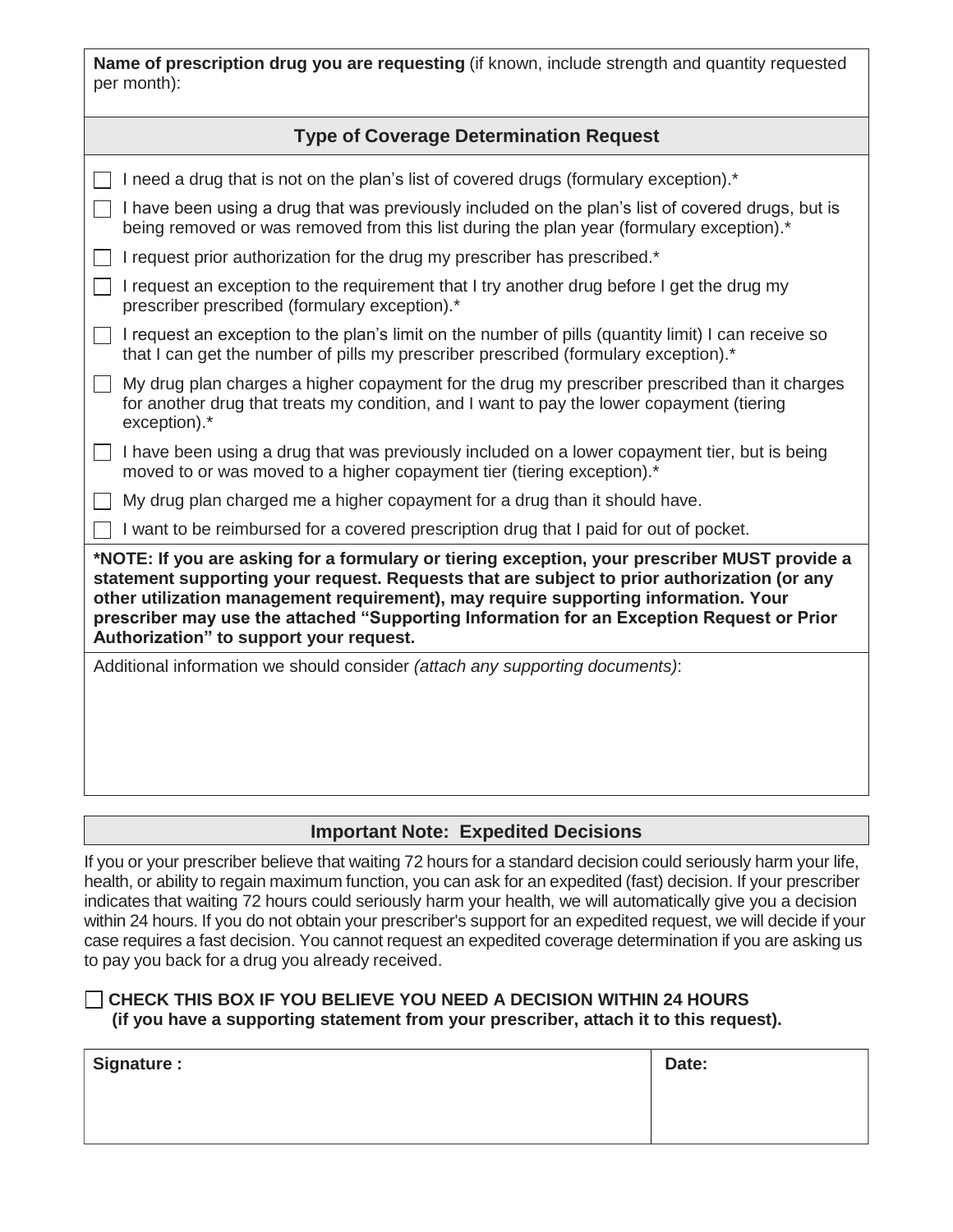## **Supporting Information for an Exception Request or Prior Authorization**

FORMULARY and TIERING EXCEPTION requests cannot be processed without a prescriber's supporting statement. PRIOR AUTHORIZATION requests may require supporting information.

**REQUEST FOR EXPEDITED REVIEW: By checking this box and signing below, I certify that applying the 72 hour standard review timeframe may seriously jeopardize the life or health of the enrollee or the enrollee's ability to regain maximum function.**

| <b>Prescriber's Information</b>                                               |                    |                                       |  |
|-------------------------------------------------------------------------------|--------------------|---------------------------------------|--|
|                                                                               |                    |                                       |  |
| Address<br><u> 1980 - Jan Samuel Barbara, margaret eta idazlea (h. 1980).</u> |                    |                                       |  |
| City                                                                          | <b>State State</b> | Zip Code <u>_____________________</u> |  |
|                                                                               |                    |                                       |  |
| <b>Prescriber's Signature</b>                                                 |                    | <b>Date</b>                           |  |

| <b>Diagnosis and Medical Information</b>                                                                                                                                                                                                                                                                                       |                                          |                                                                                   |                       |  |
|--------------------------------------------------------------------------------------------------------------------------------------------------------------------------------------------------------------------------------------------------------------------------------------------------------------------------------|------------------------------------------|-----------------------------------------------------------------------------------|-----------------------|--|
| Medication:                                                                                                                                                                                                                                                                                                                    | Strength and Route of<br>Administration: |                                                                                   | Frequency:            |  |
| Date Started:                                                                                                                                                                                                                                                                                                                  | Expected Length of Therapy:              |                                                                                   | Quantity per 30 days: |  |
| <b>NEW START</b>                                                                                                                                                                                                                                                                                                               |                                          |                                                                                   |                       |  |
| Height/Weight:                                                                                                                                                                                                                                                                                                                 | Drug Allergies:                          |                                                                                   |                       |  |
| DIAGNOSIS - Please list all diagnoses being treated with the requested<br>drug and corresponding ICD-10 codes.<br>(If the condition being treated with the requested drug is a symptom e.g.<br>anorexia, weight loss, shortness of breath, chest pain, nausea, etc., provide the<br>diagnosis causing the symptom(s) if known) |                                          |                                                                                   | ICD-10 Code(s)        |  |
| <b>Other RELEVANT DIAGNOSES:</b>                                                                                                                                                                                                                                                                                               |                                          |                                                                                   | ICD-10 Code(s)        |  |
| <b>DRUG HISTORY:</b> (for treatment of the condition(s) requiring the requested drug)                                                                                                                                                                                                                                          |                                          |                                                                                   |                       |  |
| <b>DRUGS TRIED</b><br>(if quantity limit is an issue, list<br>unit dose/total daily dose tried)                                                                                                                                                                                                                                | <b>DATES of Drug Trials</b>              | <b>RESULTS of previous drug trials</b><br><b>FAILURE vs INTOLERANCE (explain)</b> |                       |  |
|                                                                                                                                                                                                                                                                                                                                |                                          |                                                                                   |                       |  |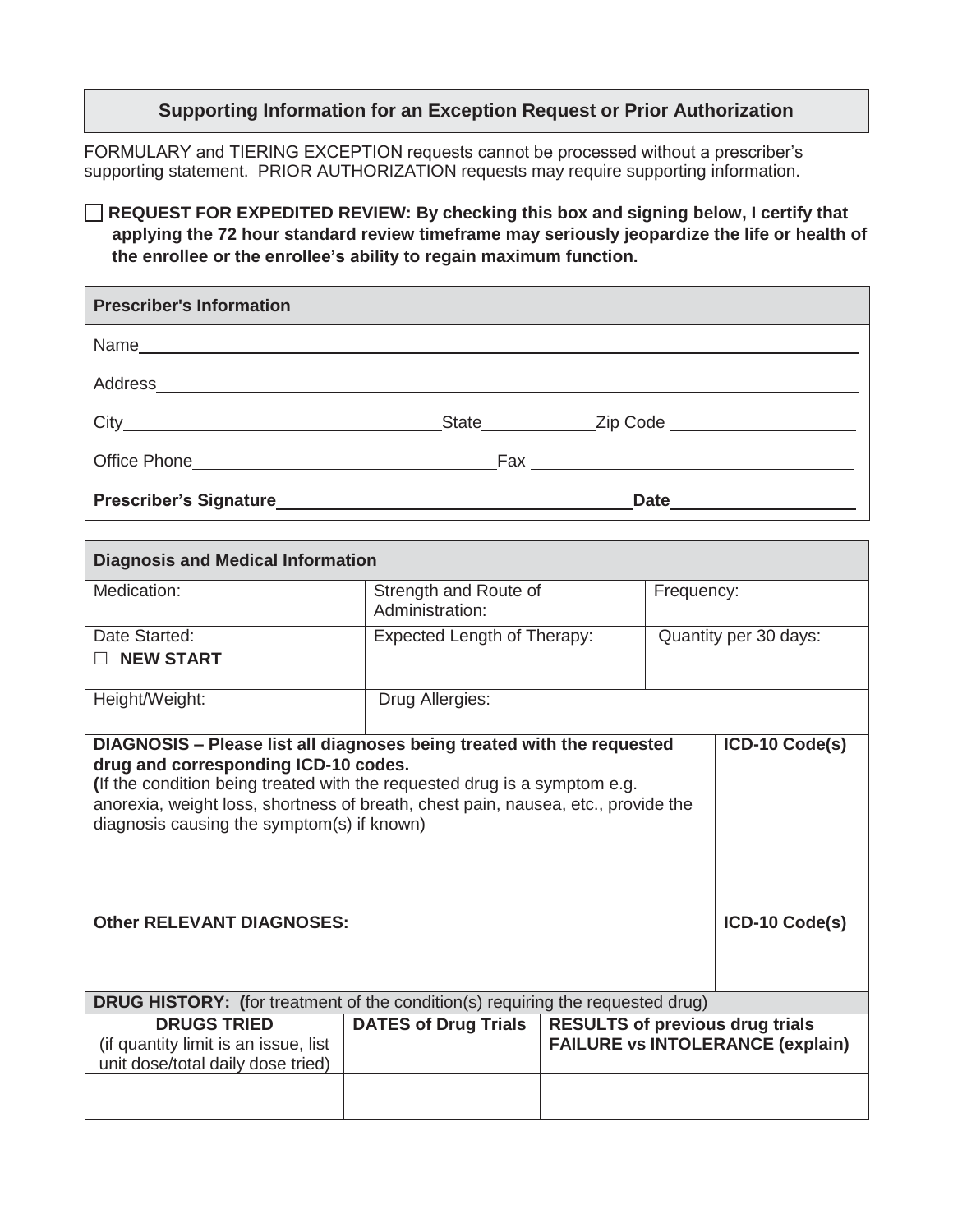| What is the enrollee's current drug regimen for the condition(s) requiring the requested drug?                                                                                                             |                                                                                                                                                                                                           |  |               |           |
|------------------------------------------------------------------------------------------------------------------------------------------------------------------------------------------------------------|-----------------------------------------------------------------------------------------------------------------------------------------------------------------------------------------------------------|--|---------------|-----------|
|                                                                                                                                                                                                            |                                                                                                                                                                                                           |  |               |           |
| <b>DRUG SAFETY</b>                                                                                                                                                                                         |                                                                                                                                                                                                           |  |               |           |
| Any FDA NOTED CONTRAINDICATIONS to the requested drug?                                                                                                                                                     |                                                                                                                                                                                                           |  | $\square$ YES | $\Box$ NO |
| Any concern for a DRUG INTERACTION with the addition of the requested drug to the enrollee's                                                                                                               |                                                                                                                                                                                                           |  | $\Box$ YES    | $\Box$ NO |
| current drug regimen?<br>If the answer to either of the questions noted above is yes, please 1) explain issue, 2) discuss the                                                                              |                                                                                                                                                                                                           |  |               |           |
| benefits vs potential risks despite the noted concern, and 3) monitoring plan to ensure safety                                                                                                             |                                                                                                                                                                                                           |  |               |           |
|                                                                                                                                                                                                            |                                                                                                                                                                                                           |  |               |           |
| HIGH RISK MANAGEMENT OF DRUGS IN THE ELDERLY                                                                                                                                                               |                                                                                                                                                                                                           |  |               |           |
| Do you feel that the benefits of treatment with the requested drug outweigh the potential risks in this<br>elderly patient?                                                                                |                                                                                                                                                                                                           |  | $\square$ YES | $\Box$ NO |
| OPIOIDS - (please complete the following questions if the requested drug is an opioid)                                                                                                                     |                                                                                                                                                                                                           |  |               |           |
| What is the daily cumulative Morphine Equivalent Dose (MED)?                                                                                                                                               |                                                                                                                                                                                                           |  | mg/day        |           |
| Are you aware of other opioid prescribers for this enrollee?<br>$\square$ YES<br>$\Box$ NO                                                                                                                 |                                                                                                                                                                                                           |  |               |           |
| If so, please explain.                                                                                                                                                                                     |                                                                                                                                                                                                           |  |               |           |
| Is the stated daily MED dose noted medically necessary?                                                                                                                                                    |                                                                                                                                                                                                           |  | $\square$ YES | $\Box$ NO |
| Would a lower total daily MED dose be insufficient to control the enrollee's pain?<br><b>RATIONALE FOR REQUEST</b>                                                                                         |                                                                                                                                                                                                           |  | $\square$ YES | $\Box$ NO |
| Alternate drug(s) contraindicated or previously tried, but with adverse outcome, e.g.,<br>$\Box$                                                                                                           |                                                                                                                                                                                                           |  |               |           |
| toxicity, allergy, or therapeutic failure [Specify below if not already noted in the DRUG                                                                                                                  |                                                                                                                                                                                                           |  |               |           |
| HISTORY section earlier on the form: (1) Drug(s) tried and results of drug trial(s) (2) if adverse<br>outcome, list drug(s) and adverse outcome for each, (3) if therapeutic failure, list maximum dose    |                                                                                                                                                                                                           |  |               |           |
| and length of therapy for drug(s) trialed, (4) if contraindication(s), please list specific reason why<br>preferred drug(s)/other formulary drug(s) are contraindicated]                                   |                                                                                                                                                                                                           |  |               |           |
| Patient is stable on current drug(s); high risk of significant adverse clinical outcome with<br>$\Box$                                                                                                     |                                                                                                                                                                                                           |  |               |           |
| medication change A specific explanation of any anticipated significant adverse clinical outcome                                                                                                           |                                                                                                                                                                                                           |  |               |           |
|                                                                                                                                                                                                            | and why a significant adverse outcome would be expected is required $-$ e.g. the condition has<br>been difficult to control (many drugs tried, multiple drugs required to control condition), the patient |  |               |           |
| had a significant adverse outcome when the condition was not controlled previously (e.g.<br>hospitalization or frequent acute medical visits, heart attack, stroke, falls, significant limitation of       |                                                                                                                                                                                                           |  |               |           |
| functional status, undue pain and suffering), etc.                                                                                                                                                         |                                                                                                                                                                                                           |  |               |           |
| $\Box$                                                                                                                                                                                                     |                                                                                                                                                                                                           |  |               |           |
|                                                                                                                                                                                                            | Medical need for different dosage form and/or higher dosage [Specify below: (1) Dosage                                                                                                                    |  |               |           |
| form(s) and/or dosage(s) tried and outcome of drug trial(s); (2) explain medical reason (3) include<br>why less frequent dosing with a higher strength is not an option – if a higher strength exists]     |                                                                                                                                                                                                           |  |               |           |
| Request for formulary tier exception [Specify below if not noted in the DRUG HISTORY<br>⊔                                                                                                                  |                                                                                                                                                                                                           |  |               |           |
| section earlier on the form: (1) formulary or preferred drug(s) tried and results of drug trial(s) (2) if<br>adverse outcome, list drug(s) and adverse outcome for each, (3) if therapeutic failure/not as |                                                                                                                                                                                                           |  |               |           |
| effective as requested drug, list maximum dose and length of therapy for drug(s) trialed, (4) if<br>contraindication(s), please list specific reason why preferred drug(s)/other formulary drug(s) are     |                                                                                                                                                                                                           |  |               |           |